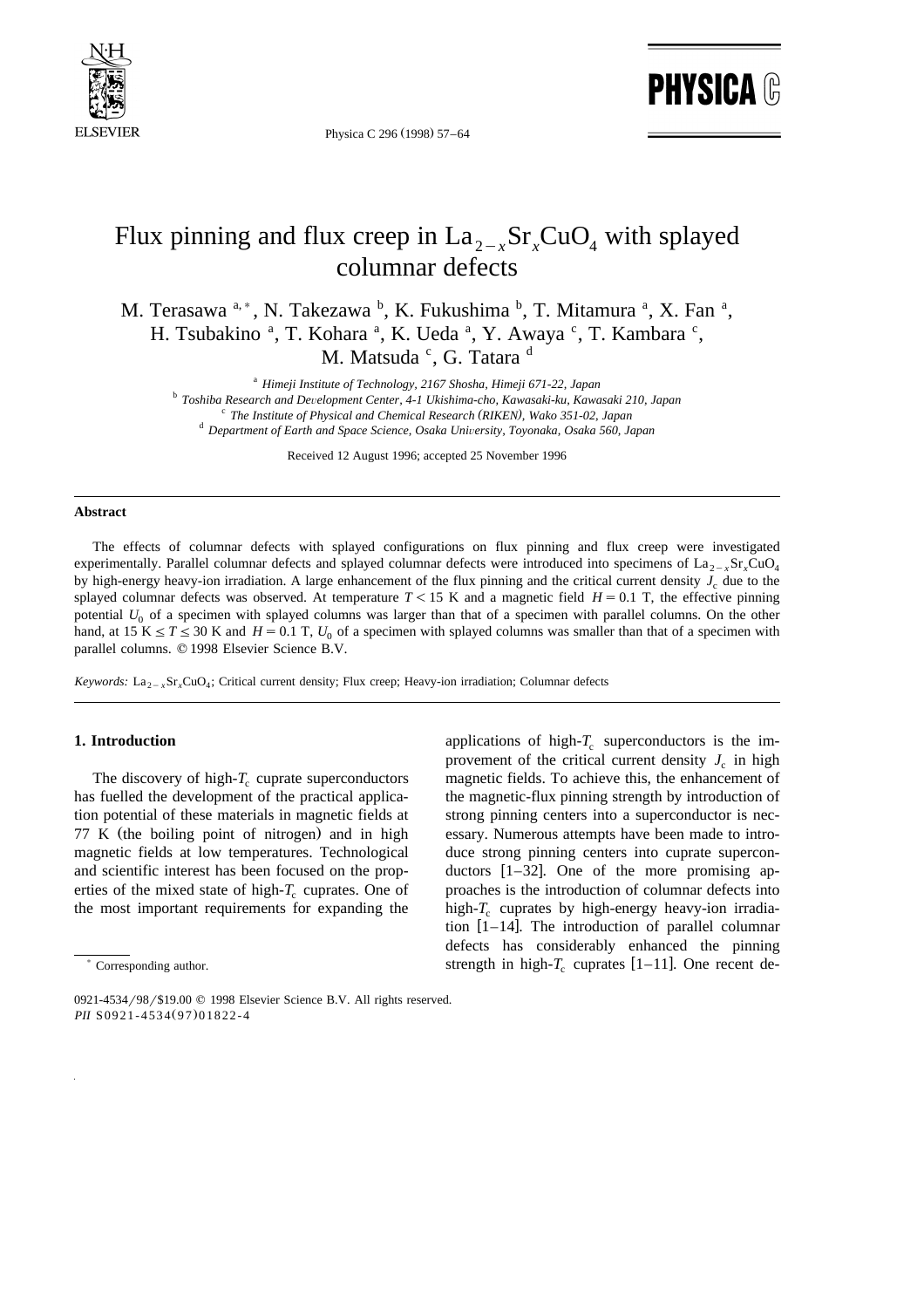velopment is the improvement of flux pinning by a splay (dispersion in the orientation) of columnar defects. Hwa et al. [29] have suggested that splayed columnar defects lead to larger  $J_c$  and smaller flux creep rates than parallel columnar defects. The validity of this suggestion has been examined in several experiments  $[12-14]$ . However, the effects of columnar defects with splayed configurations on flux pinning and flux creep have not been sufficiently understood. The most suitable configuration of splayed columnar defects has not yet been identified. To determine this optimal configuration, it is necessary to investigate in detail the non-trivial effects of splayed columnar defects on flux pinning. A sufficient understanding of these effects will permit the design of the optimal column configuration and lead to the further enhancement of  $J_c$  and further reduction of flux creep in the presence of a magnetic field.

We reported in a previous work that, by 3.5 GeV Xe ion irradiation, parallel columnar defects with a diameter of about 5 nm were formed and strong effects on the flux pinning, increasing  $J_c$ , were observed in  $\text{La}_{2-x}\text{Sr}_{x}\text{CuO}_{4}$  [10]. The purpose of the present study is to investigate the effect of columnar defects with a splayed configuration on the flux pinning and the flux creep in  $La_{2-x}Sr_xCuO_4$ . For this purpose, we prepared three specimens of  $La<sub>1.85</sub>Sr<sub>0.15</sub>CuO<sub>4</sub>$ ; a specimen with splayed columnar defects, a specimen with parallel columnar defects, and an unirradiated specimen. Splayed columnar defects and parallel columnar defects were introduced into specimens of  $La<sub>1.85</sub>Sr<sub>0.15</sub>CuO<sub>4</sub>$  by high-energy heavy-ion irradiation. We measured the magnetic hysteresis and the magnetic relaxation for the three specimens with a superconducting quantum interference device (SQUID) magnetometer.  $J_c$  was estimated from the magnetic hysteresis data using the Bean critical state model [33,34]. From the results of the magnetic relaxation, we estimated the effective pinning potential  $U_0$  by using the conventional fluxcreep relation  $[35,36]$ .

In Section 2, the experimental procedure is outlined. The results of experiments on the magnetic hysteresis, the dependence of  $J_c$  on the magnetic field, the magnetic relaxation and the dependence of  $U_0$  on *T* in irradiated specimens of  $La_{1.85}Sr_{0.15}CuO_4$ are presented in Section 3. Finally, in Section 4 the study is summarized.

#### **2. Experiments and analysis**

Polycrystalline specimens of  $La<sub>1.85</sub>Sr<sub>0.15</sub>CuO<sub>4</sub>$ were prepared from CuO,  $La_2O_3$  and SrO<sub>3</sub> powders by a conventional ceramic procedure [10]. This specimen had a density of 5.9  $g/cm<sup>3</sup>$  (0.83 theoretical density). Experiments were performed on three specimens of  $La<sub>1,85</sub>Sr<sub>0,15</sub>CuO<sub>4</sub>$ ; an unirradiated specimen, a specimen with parallel columnar defects, and a specimen with splayed columnar defects. The dimensions of these specimens were  $3.05\times4.63\times0.42$ mm<sup>3</sup>,  $2.46 \times 2.63 \times 0.11$  mm<sup>3</sup>, and  $2.36 \times 2.60 \times$ 0.11 mm<sup>3</sup>, respectively. Columnar defects were produced in specimens of  $La<sub>1.85</sub>Sr<sub>0.15</sub>CuO<sub>4</sub>$  at room temperature by irradiation of  $3.5 \text{ GeV}$   $\text{Xe}^{31+}$  ions, which had a range of 0.19 nm in the specimen according to TRIM91 calculation, indicating that the ions could penetrate through the specimen. Parallel columns were introduced by the ion beam directed parallel to the shortest dimension (the z-axis) of a specimen. Splayed columns were introduced by the ion beam directed at five angles of  $0^{\circ}$ ,  $+5^{\circ}$ ,  $-5^{\circ}$ ,  $+10^{\circ}$  and  $-10^{\circ}$  from the *z*-axis. In all irradiated specimens, total fluence is  $\phi t = 3 \times 10^{11}$  ions/cm<sup>2</sup>, which is equivalent to an area density of vortices at a magnetic field of  $B_{\phi t} \cong 6.2$  T. Resistivity and AC magnetic susceptibility of all specimens were measured. Critical temperature  $T_c$  was about 36 K, in the irradiated specimen as well as the unirradiated specimen. Magnetic measurements were carried out in a Quantum Design SQUID magnetometer with a scan length of 3 cm, which gives a magnetic field variation less than 0.05%. The applied magnetic field *H* was parallel to the *z*-axis of the specimen in all measurements. Magnetization hysteresis loops were measured at  $T = 5$ , 20 and 30 K, respectively, using the following procedure. Initially, each specimen was cooled from room temperature to the selected temperature in zero field to obtain an initial superconducting state with no trapped magnetic flux. *H* was then increased from 0 to 5 T, and decreased from 5 to  $-5$  T and increased from  $-5$  to 5 T in small steps. The magnetization *M* as a function of *H* was recorded at each step. The data of  $M(H)$  were corrected for demagnetizing factor. The demagnetizing factor for *H* parallel to the *z*-axis of the specimen, *D*, was calculated by using the formula for oblate spheroids [37]. In cgs units, we obtained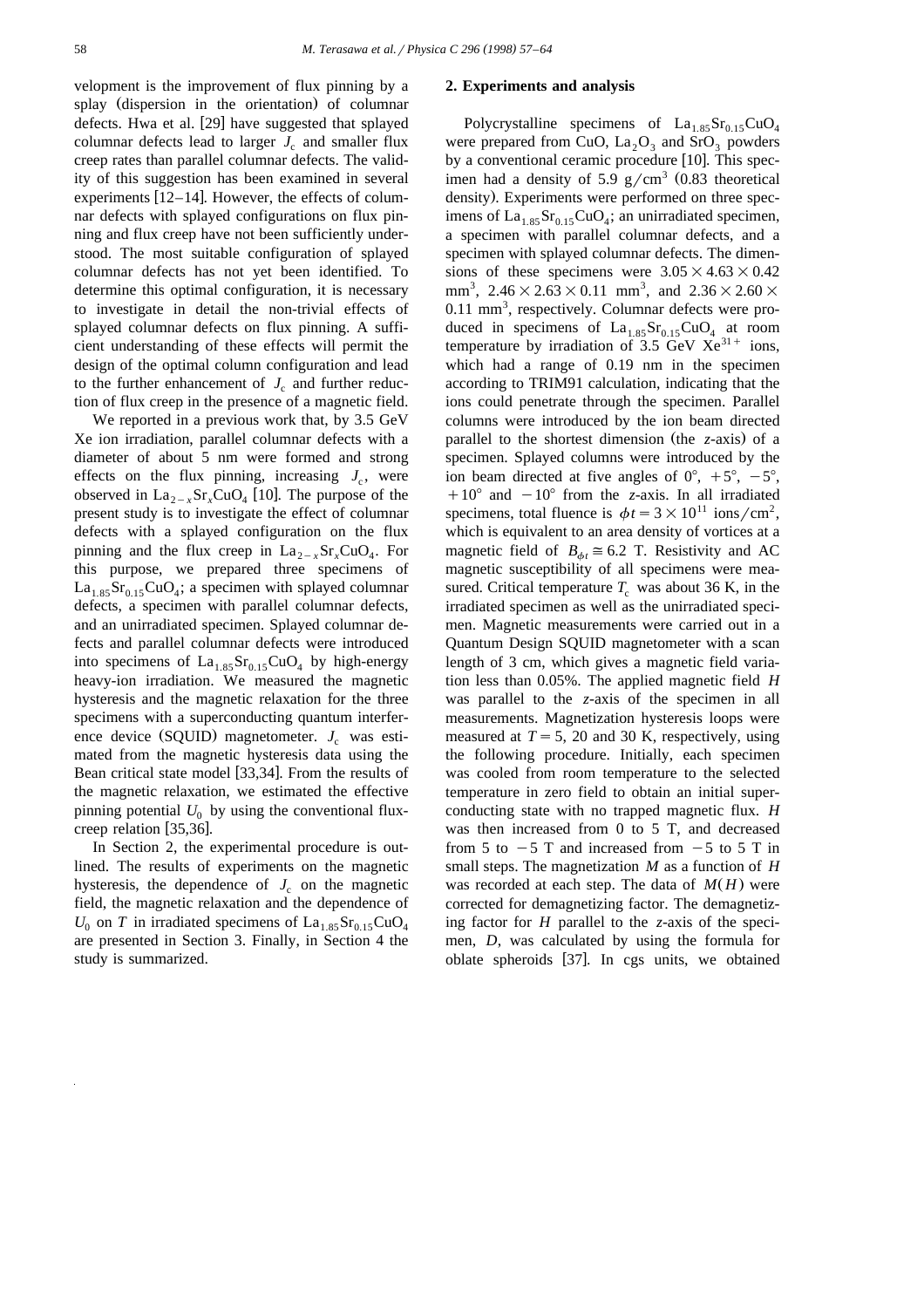30

 $D = 11$  for the unirradiated specimen,  $D = 12$  for the specimen with parallel columnar defects, and  $D = 12$ for the specimen with splayed columnar defects. Corrections for demagnetization are given by transforming *H* into the effective magnetic field  $H_{eff}$  =  $H$  – *DM*. From the difference between the magnetization in the decreasing field and that in the increasing field,  $\Delta M$ , we calculated  $J_c$  flowing in the *ab*-plane using the Bean critical state model  $[33,34]$ . For a rectangular parallelepiped specimen with sides  $a_1 \times a_2$  ( $a_2 > a_1$ ),  $J_c$  is expressed as

$$
J_c = \frac{20\Delta M}{a_1(1 - a_1/3a_2)},
$$
\n(1)

where  $J_c$  is in A/cm<sup>2</sup>,  $\Delta M$  is in emu/cm<sup>3</sup>, and  $a_1$ and  $a_2$  are in cm [34]. The measurement of magnetic relaxation was carried out at  $T=5$ , 10, 15, 20, 25 and 30 K, respectively, using the following procedure. The specimen was cooled from room temperature to the desired temperature in zero field. *H* was then raised up to 0.1 T and maintained at this value during the measurements. *M* was recorded as a function of time at 100 s intervals over a period of 10 000 s. From the results of the decay of *M* with time, we estimated  $U_0$ . If we use the conventional flux-creep relation

$$
M(t) = M_0 \left( 1 - \frac{kT}{U_0} \ln \left( \frac{t}{t_0} + 1 \right) \right),\tag{2}
$$

where  $M_0$  is the initial magnetization, k is the Boltzmann constant, and  $t_0$  is an arbitrary reference time [35,36],  $U_0$  is obtained as

$$
U_0 = kT \left( \frac{dM(t)}{M_0 d \ln(t)} \right)^{-1}.
$$
 (3)

At present, because it is not clear whether the above effective  $U_0$  indicates the true pinning potential,  $U_p$ [38], we use  $U_0$  as an effective pinning potential only to examine and compare the flux creep rates in the three specimens.

## **3. Results and discussion**

*3.1. Magnetic hysteresis and the critical current density*

Fig. 1a–c shows *M* as a function of  $H_{\text{eff}}$  at  $T=5$ , 20 and 30 K, respectively; for the specimen



Fig. 1. The magnetization *M* as a function of the effective field  $H_{\text{eff}}$  for the unirradiated specimen, the specimen with parallel columnar defects, and the specimen with splayed columnar defects. (a), (b) and (c) correspond to the temperatures  $T = 5$ , 20 and 30 K, respectively.

with splayed columnar defect, the specimen with parallel columnar defects, and the unirradiated specimen. At  $T = 5$  K (Fig. 1a),  $\Delta M$  is the largest for the specimen with splayed columns up to  $H_{\text{eff}} = 4$  T,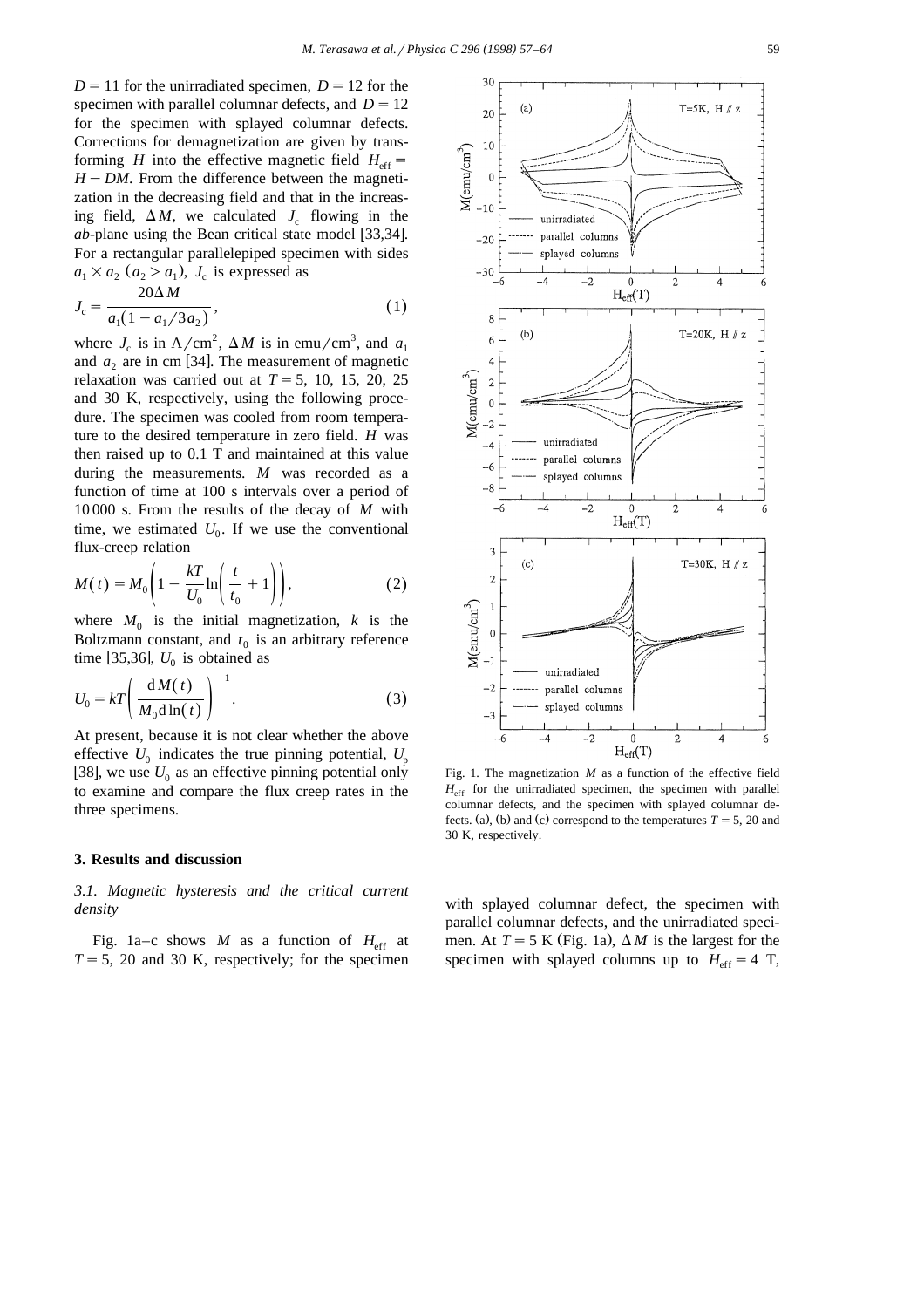and is much larger than for the unirradiated specimen.  $\Delta M$  for the specimen with parallel columns is smaller than for the specimen with splayed columns, and is much larger than for the unirradiated specimen. At low fields, as the magnitude of  $H_{\text{eff}}$  increases,  $\Delta M$  for the specimen with splayed columns decreases at a slower rate than in the case of the other two specimens. Behavior similar to that at 5 K (Fig. 1a) also appears at 20 K (Fig. 1b) and 30 K (Fig. 1c). These results suggest a large enhancement of the flux pinning and  $J_c$  due to the splayed configuration of columnar defects.

In Fig. 2a–c, the  $H_{\text{eff}}$  dependence of  $J_c$  for the three specimens is plotted at  $T = 5$ , 20 and 30 K, respectively. As seen in Fig. 2a, at  $T = 5$  K the specimen with splayed columnar defects has the largest  $J_c$  up to  $H_{\text{eff}} = 4$  T.  $J_c$  of the specimen with parallel columns is much larger than that of the unirradiated specimen, while  $J_c$  of the specimen with splayed columns is larger than that of the specimen with parallel columns. As  $H_{\text{eff}}$  increases from 0 to 1 T,  $J_c$  for the unirradiated specimen decreases rapidly. At high fields  $(1 \text{ T} < H_{\text{eff}} < 4 \text{ T})$ ,  $J_c$  of the unirradiated specimen remains nearly constant. The specimen with splayed pins, however, shows a slower decrease of  $J_c$  with increasing  $H_{\text{eff}}$ than the other two specimens. Thus the enhancement of  $J_c$  by splayed pins is the largest in the field range between 0.5 T and 1 T, and decreases slowly with increasing  $H_{\text{eff}}$  from 1 to 4 T.  $J_c$  of the specimen with splayed pins is about twice as large as that of the specimen with parallel pins in the field range between 0.5 T and 1 T.

At  $T = 20$  K (Fig. 2b), as in the case of  $T = 5$  K, the specimen with splayed columns has the largest value of  $J_c$ , and this value is larger than that of the specimen with parallel columns.  $J_c$  of the specimen with parallel columns is much larger than that of the unirradiated specimen as in the case of  $T = 5$  K. For the unirradiated specimen, as  $H_{\text{eff}}$  increases,  $J_c$  decreases rapidly at low fields  $(0 \text{ T} < H_{\text{eff}} < 0.1 \text{ T})$ , becomes nearly constant in the field range from 0.1 to  $2$  T, and decreases gradually at high fields  $(2)$  $T < H<sub>eff</sub> < 4$  T. *J<sub>c</sub>* of the specimen with splayed pins, however, falls slowly relative to the other two specimens as  $H_{\text{eff}}$  increases up to 4 T. As a result the enhancement of  $J_c$  by splayed pins is the largest at  $H_{\text{eff}} \approx 0.4$  T, and decreases slowly with increasing



Fig. 2. The critical current density  $J_c$  as a function of the effective field  $H_{\text{eff}}$  for the unirradiated specimen, the specimen with parallel columnar defects, and the specimen with splayed columnar defects. (a), (b) and (c) correspond to the temperatures  $T = 5$ , 20 and 30 K, respectively.

 $H_{\text{eff}}$  from 0.1 to 4 T.  $J_c$  of the specimen with splayed pins is about twice as large as that of the specimen with parallel pins at  $H_{\text{eff}} \approx 0.4$  T.

In the case of  $T = 30$  K (Fig. 2c), as in the cases of  $T = 5$  and 20 K,  $J_c$  of the specimen with splayed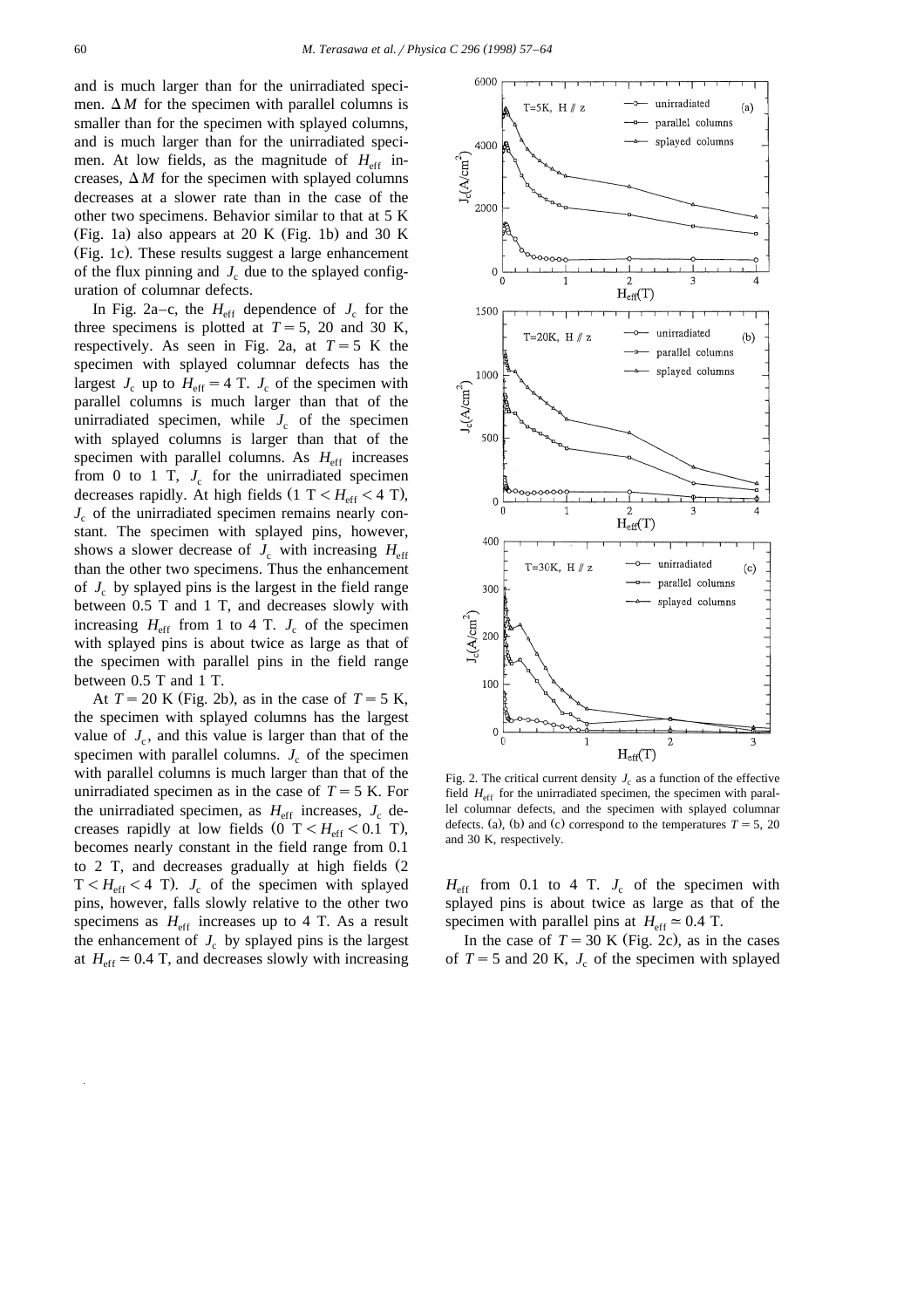columnar defects is the largest, and is larger than *J<sub>c</sub>* of the specimen with parallel columnar defects.  $J_c$  of the specimen with parallel columnar defects is much larger than that of the unirradiated specimen. For the unirradiated specimen,  $J_c$  falls off extremely rapidly when  $H_{\text{eff}}$  is increased from 0 to 0.1 T, becomes nearly constant between 0.1 and 0.2 T, decreases slowly between 0.2 and 1 T, and becomes almost zero at high fields  $(1 \text{ T} < H_{\text{eff}})$ .  $J_c$  values of the specimens with splayed pins and with parallel pins fall off extremely rapidly when  $H_{\text{eff}}$  is increased from 0 to 0.1 T, become nearly constant between 0.1 and 0.2 T, and decrease slowly between 0.2 and 1 T. The enhancement of  $J_c$  by splayed pins is the largest at  $H_{\text{eff}} \approx 1$  T.  $J_c$  of the specimen with splayed pins is about twice as large as that of the specimen with parallel pins at  $H_{\text{eff}} \approx 1$  T. These results demonstrate that splayed columnar defects enhance flux pinning and  $J_c$  to values that are significantly greater than that for parallel columnar defects. At all measured temperatures  $(T = 5, 20$  and 30 K) the enhancement of  $J_c$  by splayed columns is the largest at low fields, and tends to decrease as  $H_{\text{eff}}$  increases. This feature can be qualitatively explained by the theory of Hwa et al. [29]. In their theory flux lines are forced to be entangled, since flux lines pass through the crossed columns. In the entangled vortex state the most weakly pinned flux lines are not depinned without cutting their neighbor flux lines pinned more strongly. They are held by interactions with their neighbors pinned more strongly if the flux cutting barrier is larger than the energy corresponding to the temperature. Flux cutting barriers, hence, reduce flux creep and increase  $J_c$ . Field dependence of the flux cutting barriers will affect the enhancement strength of  $J_c$ by splayed columns. Since the flux cutting barrier increases with decreasing the flux line density [39], the enhancement strength of  $J_c$  by splayed columns is expected to decrease with increasing  $H_{\text{eff}}$ .

# *3.2. Magnetic relaxation and effecti*Õ*e pinning potential*

In Fig. 3a–f, the dependence of *M* normalized against  $M_0$  on time *t* is plotted for  $H = 0.1$  T at  $T = 5$ , 10, 15, 20, 25 and 30 K, respectively, for the three specimens. The magnetization was observed to be linearly dependent on the logarithm of time at all measured temperatures for all specimens. At  $T = 5$  K (Fig. 3a), the decay of  $M/M_0$  with time for the specimen with splayed pins is the slowest, and is much slower than that of the unirradiated specimen. The decay of  $M/M_0$  with time for the specimen with parallel pins is somewhat faster than that for the specimen with splayed pins, though the difference is very little, and is much slower than that of the unirradiated specimen. In the case of  $T = 10$  K (Fig. 3b), the decay of  $M/M_0$  with time for the specimen with splayed pins is the slowest, and is somewhat slower than that of the unirradiated specimen. The decay of  $M/M_0$  with time for the specimen with parallel pins is slightly faster than that of the specimen with splayed pins, and is slightly slower than that of the unirradiated specimen.

On the other hand, at  $T = 15$  K (Fig. 3c) and 20 K (Fig. 3d), the decays of  $M/M_0$  with time for both specimens with splayed and parallel pins are almost same, and are much faster than the decay of  $M/M_0$ with time for the unirradiated specimen. At  $T = 25$  K (Fig. 3e) and 30 K (Fig. 3f), the decay of  $M/M_0$ with time for the specimen with parallel pins is slower than that for the specimen with splayed pins, and the decays for both specimens are much faster than the decay of  $M/M_0$  with time for the unirradiated specimen. In low fields, the splay configuration of columnar defects appears to suppress the flux creep at low temperatures, while promoting the flux creep at high temperatures.

Fig. 4 shows the dependence of  $U_0$  on  $T$  at  $H = 0.1$  T for the three specimens. In the temperature range from 5 K to 30 K,  $U_0$  of all specimens increases as *T* increases. This type of behavior has been observed in other high- $T_c$  cuprates [38,40]. At the lowest temperature  $(T = 5 K)$ , the specimen with a splay of columnar defects has the largest  $U_0$  $(0.022 \text{ eV})$ . This  $U_0$  is about twice as large as that of the unirradiated specimen ( $= 0.012$  eV).  $U_0$  of the specimen with parallel columnar defects  $(=0.020$ eV) is smaller than that of the specimen with splayed columnar defects. At  $T = 10$  K,  $U_0$  of the specimen with a splay of columnar defects  $(= 0.051 \text{ eV})$  is largest.  $U_0$  of the specimen with parallel columnar defects is 0.048 eV, and that of the unirradiated specimen is 0.045 eV. On the other hand, at  $T \ge 15$ K, the specimen with a splay of columnar defects has the smallest  $U_0$ . In the case of  $T = 15$  K,  $U_0$  values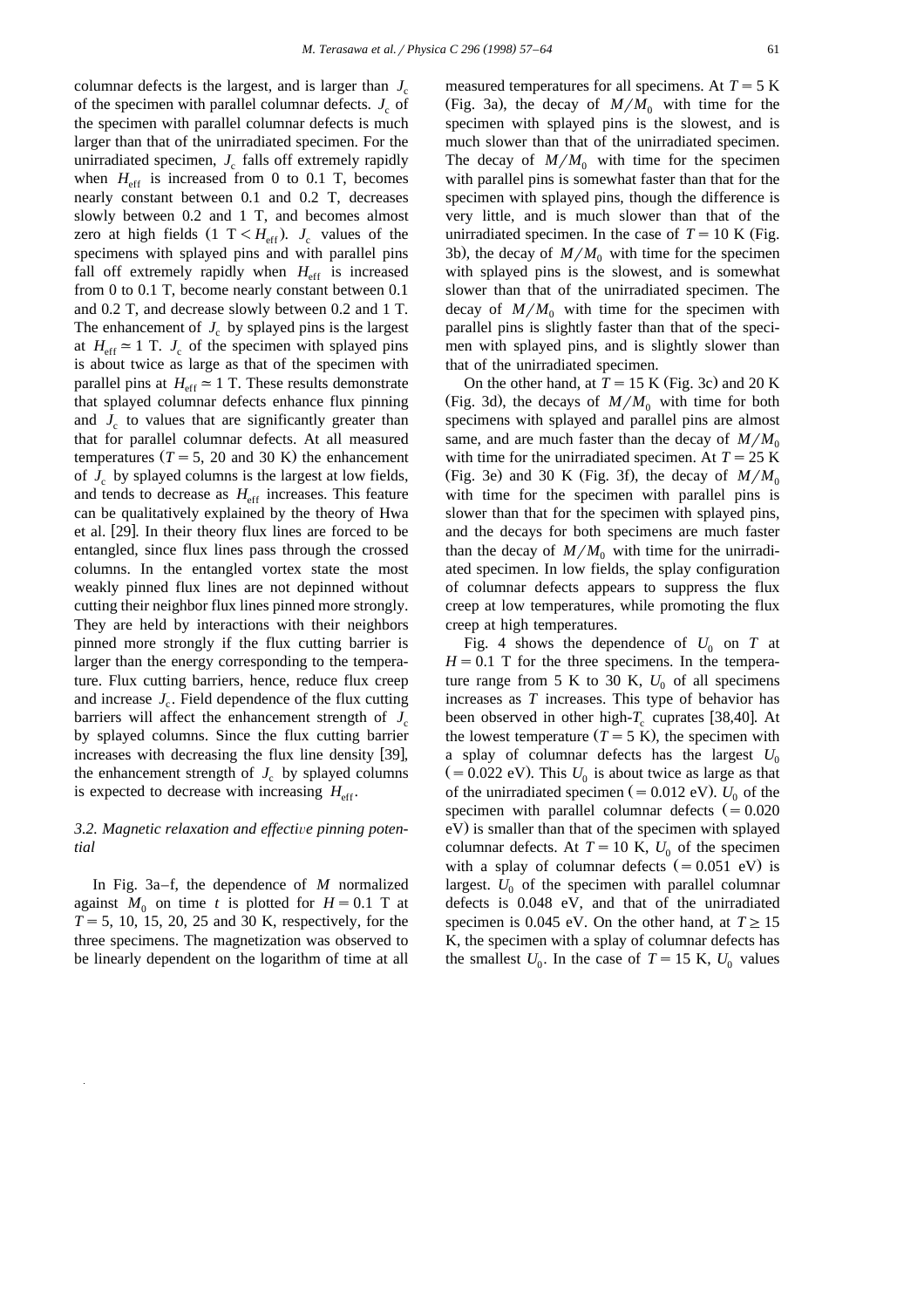are 0.074 and 0.076 eV, respectively, for the specimens with splayed and parallel columns, and they are much smaller than  $U_0$  for the unirradiated specimen (= 0.11 eV). At  $T = 20$  K,  $U_0$  values are 0.100 eV and 0.104 eV, respectively, for the specimens with splayed and parallel columns, and they are

smaller than  $U_0$  for the unirradiated specimen  $(= 0.174 \text{ eV})$ . In the case of  $T = 25$  and 30 K,  $U_0$ for the specimen with splayed columns is about half of that for the unirradiated specimen.  $U_0$  of the specimen with parallel columns is larger than that of the specimen with splayed columns. These results



Fig. 3. The magnetization *M* normalized against the initial magnetization  $M_0$  as a function of time *t* for the applied field  $H = 0.1$  T for the unirradiated specimen, the specimen with parallel columnar defects, and the specimen with splayed columnar defects. (a), (b), (c), (d), (e) and (f) correspond to the temperatures  $T = 5$ , 10, 15, 20, 25 and 30 K, respectively.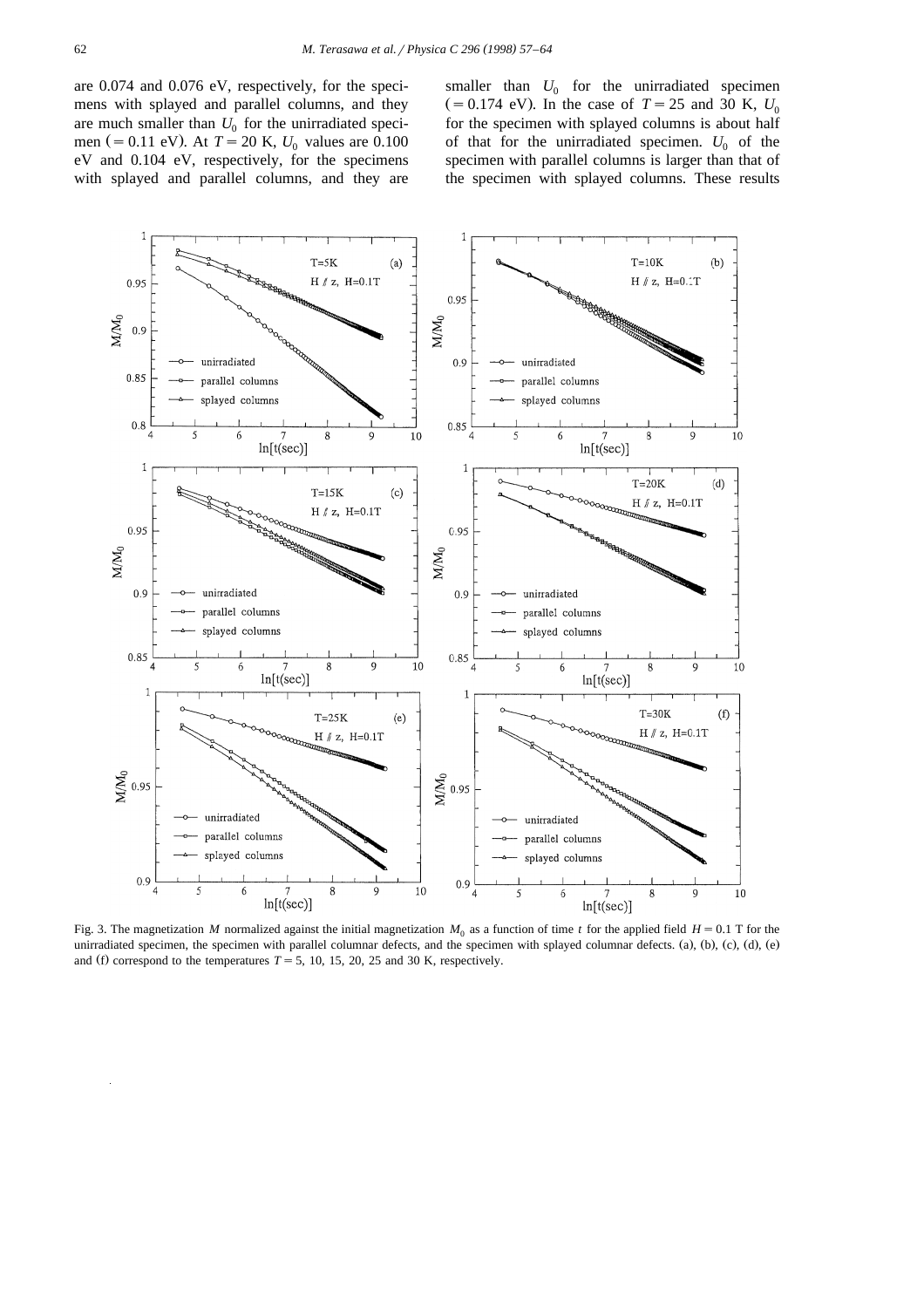

Fig. 4. The effective pinning potential  $U_0$  as a function of temperature *T* for the applied field  $H = 0.1$  T for the unirradiated specimen, the specimen with parallel columnar defects, and the specimen with splayed columnar defects.

indicate that, for  $H = 0.1$  T, splayed columnar defects enhance  $U_0$  to values well above those for the other two specimens at low temperatures, and reduce  $U_0$  to values well below those for the other two specimens at high temperatures.

It appears that, at  $H = 0.1$  T, there is a cross-over from suppression to promotion of the flux creep by the splay configuration of columnar defects with increasing  $T$ . Although Hwa et al. [29] did not predict how splay columns affect temperature dependence of flux creep rates, we tried to interpret our results qualitatively in the light of their theory. In the theory of Hwa et al. there are two main mechanisms which cause a larger reduction of flux creep for splayed columnar defects than for parallel columnar defects. First, the flux line localization on the splayed columns forces flux line entanglement, so that flux cutting barriers reduce flux creep. Second, due to misalignments of columns, splayed columns reduce the vortex transport by the variable-range hopping at low currents more largely than parallel columns. In other words, splayed columns reduce the variablerange hopping since the vortex superkink-pair excitations  $[41-43]$ , which dominate flux motion, will occur among columns with similar tilts. Flux creep is, hence, suppressed at low currents. Furthermore, the intersections of splayed columns can pin the vortex kinks sliding along the column, and impede the flux depinning from the column, and thus reduce flux creep. However, we must note that the intersections of splayed columns can also promote flux creep. The intersections can stimulate the vortex kinks nucleation, and make the flux motion between neighbor columns easier, and cause flux lines to form zigzag lines. Then, the zigzag excitations are expected to promote flux creep. As a result of the competition of these mechanisms, splayed columns suppress or promote flux creep in comparison with parallel columns. In our case, at  $H = 0.1$  T, a crossover of dominant mechanism of flux creep by splayed columns with increasing *T* is seen. The cause of such a cross-over is not clear. To clarify this cause, further investigations, both experimental and theoretical, may be required into the effect of splayed columns on flux pinning and flux creep.

### **4. Summary**

We have investigated the effects of splayed columnar defects on flux pinning and flux creep in specimens of  $La<sub>1.85</sub>Sr<sub>0.15</sub>CuO<sub>4</sub>$ . The introduction of parallel columnar defects and splayed columnar defects into specimens of  $La<sub>1.85</sub>Sr<sub>0.15</sub>CuO<sub>4</sub>$  was performed by high-energy heavy-ion irradiation. The magnetic hysteresis and the magnetic relaxation for these specimens were measured with a SQUID magnetometer. We used the Bean model to obtain  $J_c$ from the hysteresis of the magnetization. Using the conventional flux-creep relation, we also evaluated  $U_0$  from the magnetic relaxation data. Our results demonstrate a large enhancement in flux pinning and  $J_c$  due to the splayed configuration of columnar defects. The flux pinning and  $J<sub>c</sub>$  for the specimen with splayed columnar defects were significantly greater than those for the unirradiated specimen and the specimen with parallel columnar defects. With regard to the magnetic relaxation, *M* was seen to have a logarithmic time dependence at all measured temperatures for all specimens. For  $H = 0.1$  T, the decay of  $M/M_0$  with time for the specimen with splayed columns was found to be slowest at low temperatures and fastest at high temperatures. For  $H = 0.1$  T, splayed columnar defects were seen to enhance  $U_0$  to values well above those for the unirradiated specimen and the specimen with parallel columnar defects at low temperatures  $(T < 15$  K),